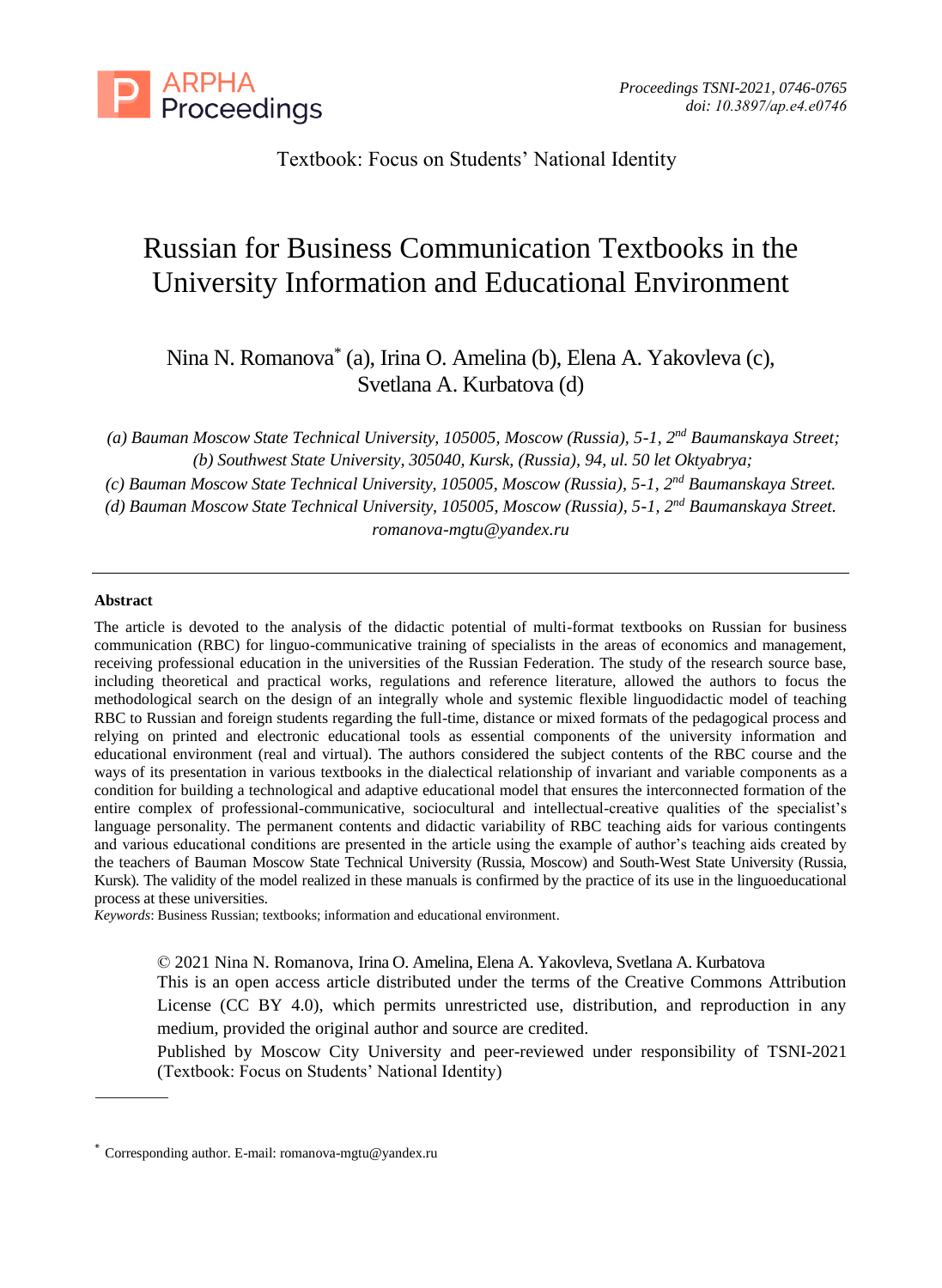#### **Introduction**

Today's Russian higher education, which follows the agreed policy of the Bologna Convention (Margaryan & Kartseva, 2019), experiences an urgent need for innovative pedagogical technologies and approaches that can actualize the interaction of the main subjects of this stage of education - students and teachers - in the framework of professional-communicative, including language, training of functionally literate, competent specialists (Zabrovskaya & Rubleva, 2019), who tomorrow will determine the success of the national economy, the level of social and cultural life in the country. At the same time, an integral component of specialist's professional-communicative competence is confident general and special knowledge of languages: native and foreign, in our case, Russian as a mother tongue for Russian students and Russian as a foreign language (RFL) for the students who are citizens of foreign countries.

The language of a specialty is a verbal-sign language subsystem serving the sphere of professional communication in a specific subject area; possession of it is a prerequisite for successful activity in the relevant social sphere. In our case, the language of a specialty in the field of economics and management is modern Russian for business communication – that is a product of the multidimensional activity of the national language community. Globalization and digitalization, the expansion of international contacts, the integration of Russia into the world cultural, economic and information space, the development of information and communication technologies and network interaction, the widespread introduction of electronic communications have had a significant impact on the Russian business language: in written speech, this led to changes in the standards of official and production documents, the emergence of new types of business papers and new details; in oral speech, this led to the emergence of new forms and genres in interpersonal and public verbal contacts, carried out directly and indirectly, using the latest electronic means. That is why today the RBC as a specialty language should be taught in close connection with information and communication technologies.

A new type of business speech bearer, a subject of official business style, has also formed: the so-called communicative personality of a business person - a leader, manager, entrepreneur, whose professional image consists of standardized ways of implementing administrative and managerial functions and an equally standardized speech behavior reflecting corporate belonging to the business community. The comprehension of the new value coordinates of social and pedagogical knowledge, the new psychological and educational paradigm by a teacher of Russian studies should determine the choice of linguoeducational strategy and tactics (Bozhenkova N.A., Bozhenkova R.K. & Shulgina, 2020), ensuring that the students master the socio-ethical and speech-behavioral standards of their professional society (Butenko &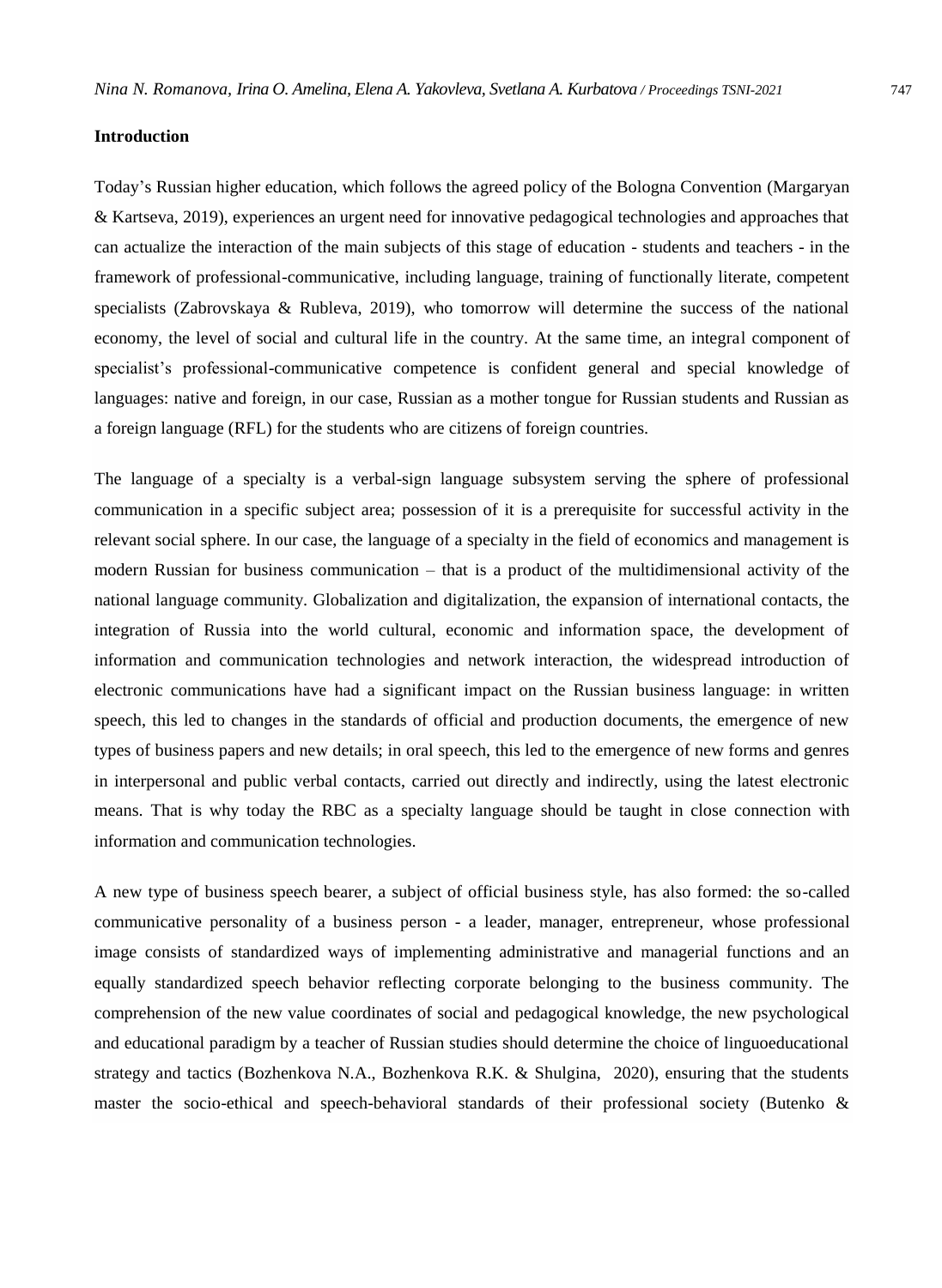Semenova, 2019) and determine the contents of professional-communicative competence of a specialist, which should be formed as a result of his training at the university.

Another characteristic of modern language teaching at a university is its implementation in an integrative information and educational environment that unites the subjects of the pedagogical process in the linguocultural and communicative space (real and virtual) and determines the choice of the appropriate linguoeducational tactics. This environment has an undoubted impact on the formation of the language personality of a specialist (both primary and 'secondary') and therefore is considered to be an effective pedagogical tool of the university linguoeducational process, accumulating and strengthening the potential of the main didactic tools used in it - textbooks. In turn, the adaptation of the latter tools to the new conditions is reflected in their conversion into electronic format to be used in distance or blended learning modes (Nurieva, 2019).

The authors see the **relevance** of this study in taking into account all the above named factors for modernizing the contents and forms of linguo-communicative training of specialists in Russian higher education, in particular, teaching the RBC to various categories of students of economic specialties in various pedagogical conditions and using educational aids corresponding to these conditions.

### **Purpose and objectives of the study**

The **purpose** of this study is to design a flexible linguodidactic model of teaching the RBC to Russian and foreign students of a Russian university applicable to full-time and distance learning formats of the pedagogical process and relying on the corresponding traditional and electronic educational tools as components of the university's integrative information and educational environment.

The stated purpose is achieved through solving a number of sequential **tasks**: 1) review of scientific and scientific-methodological literature on the topic under research, 2) generalization of the requirements of Russian federal state standards of higher education for the professional-communicative training of specialists in the field of economics and management, as well as the requirements of the state standard for RFL (level B2) as a theoretical and methodological basis for teaching the RBC to corresponding contingents of students; 3) analysis of the dialectical connection between the contents and the forms of its presentation in the projected linguodidactic model, realized in multi-format aspect textbooks for Russian and foreign students.

# **Literature review**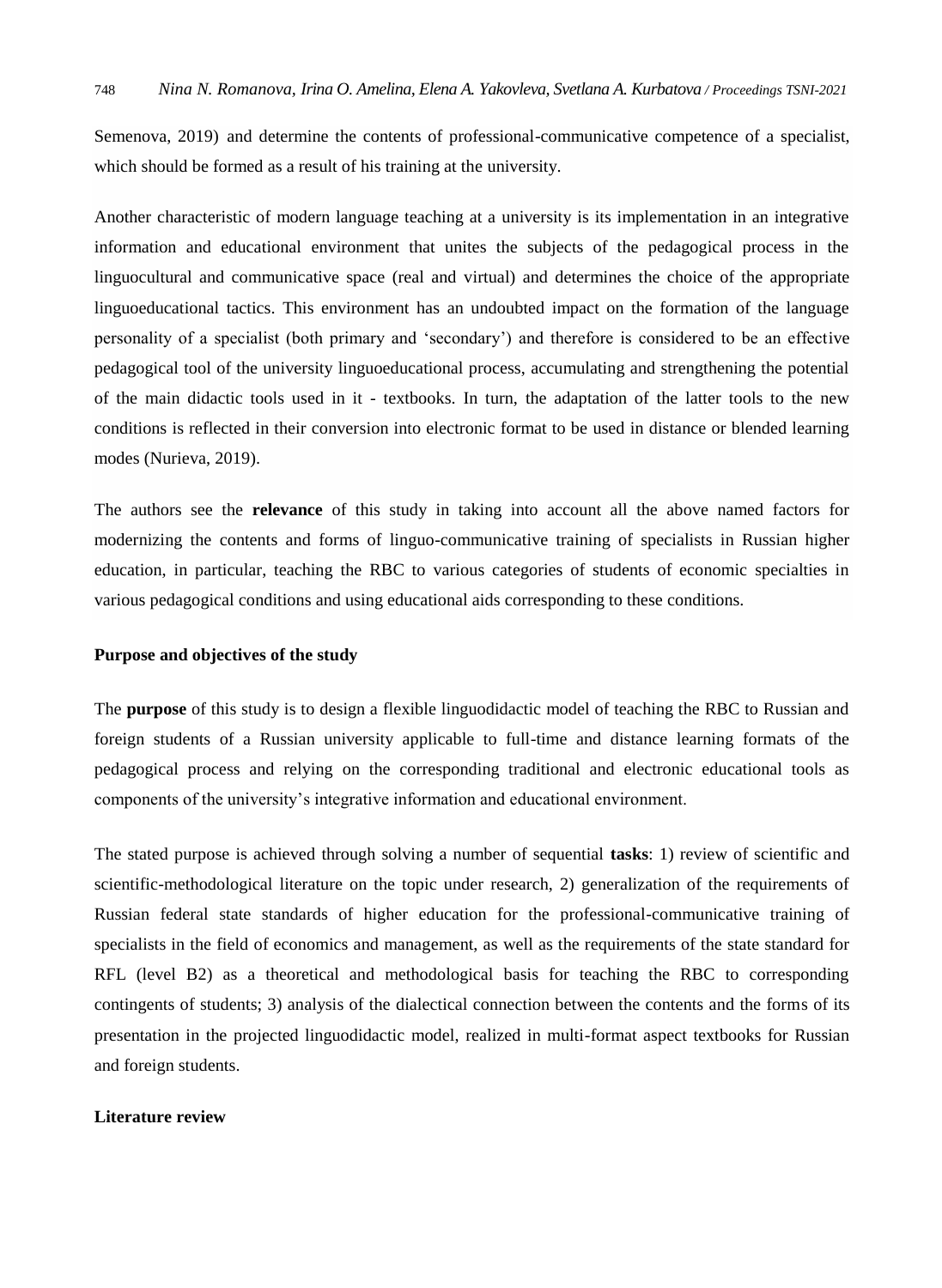The social demand for the administrative-production sphere of activity is due to the steady interest of scientists-methodologists and practicing teachers in the contents and forms of linguo-communicative training of specialists in this area, which is reflected in a significant array of scientific, methodological and educational literature on the topic under research. Without setting a task within the framework of this article of a detailed analysis of scientific sources, we note only the most significant of them for the purposes of our study. In this regard, two works can be distinguished: the work by L.V. Farisenkova (Farisenkova, 2017), which notes the possibility of integrating methodological approaches in the development of educational materials on Russian as a native language and as a foreign one, as well as the work by O.I. Rudenko-Morgun and her co-authors (Rudenko-Morgun, Arkhangelskaya & Al-Qaysi, 2017), which comprehensively examines printed and electronic means for blended language learning. To develop these two lines, we will further undertake a brief review of the RBC textbooks published in the last 5 years for Russian and foreign students, highlighting those sources that, along with the traditional ('paper'), also have an electronic format.

So, the textbook by S.I. Samygin, A.M. Rudenko "Business communication. Culture of speech. (Bachelor's degree)" (Samygin & Rudenko, 2016) presents a detailed analysis of the structure of business communication, explicates the typological characteristics of the personality of a businessman, considers ethical standards of business communication, rules for business documentation and a number of other issues. In addition to the printed format, the textbook is available for reading in the LitRes mobile application (pda.litres.ru) and on the website of the Russian State Library.

The book by A. Miroshnichenko "Encyclopedia of Communications and Business Communication. Theory and skills: everything from semantics to journalism" (Miroshnichenko, 2020) based on the materials of the author's MBA courses and structured as a textbook, contains extensive information and practical recommendations on linguistics, culture of speech, PR and media theory, communication tools in modern business. In addition to the printed format, the book is available for reading in the LitRes mobile application and on the author's personal website.

The book by M.A. Izmailova "Business Communication: textbook" (Izmailova, 2021) highlights the issues of communicative competence of a modern specialist, means and forms of business communication (business conversation, meeting, negotiations, public speaking), notes the features of telephone communication and business correspondence. Along with the printed edition, the textbook is available in the electronic format in the Liters e-book store; it can also be downloaded from the thematic website.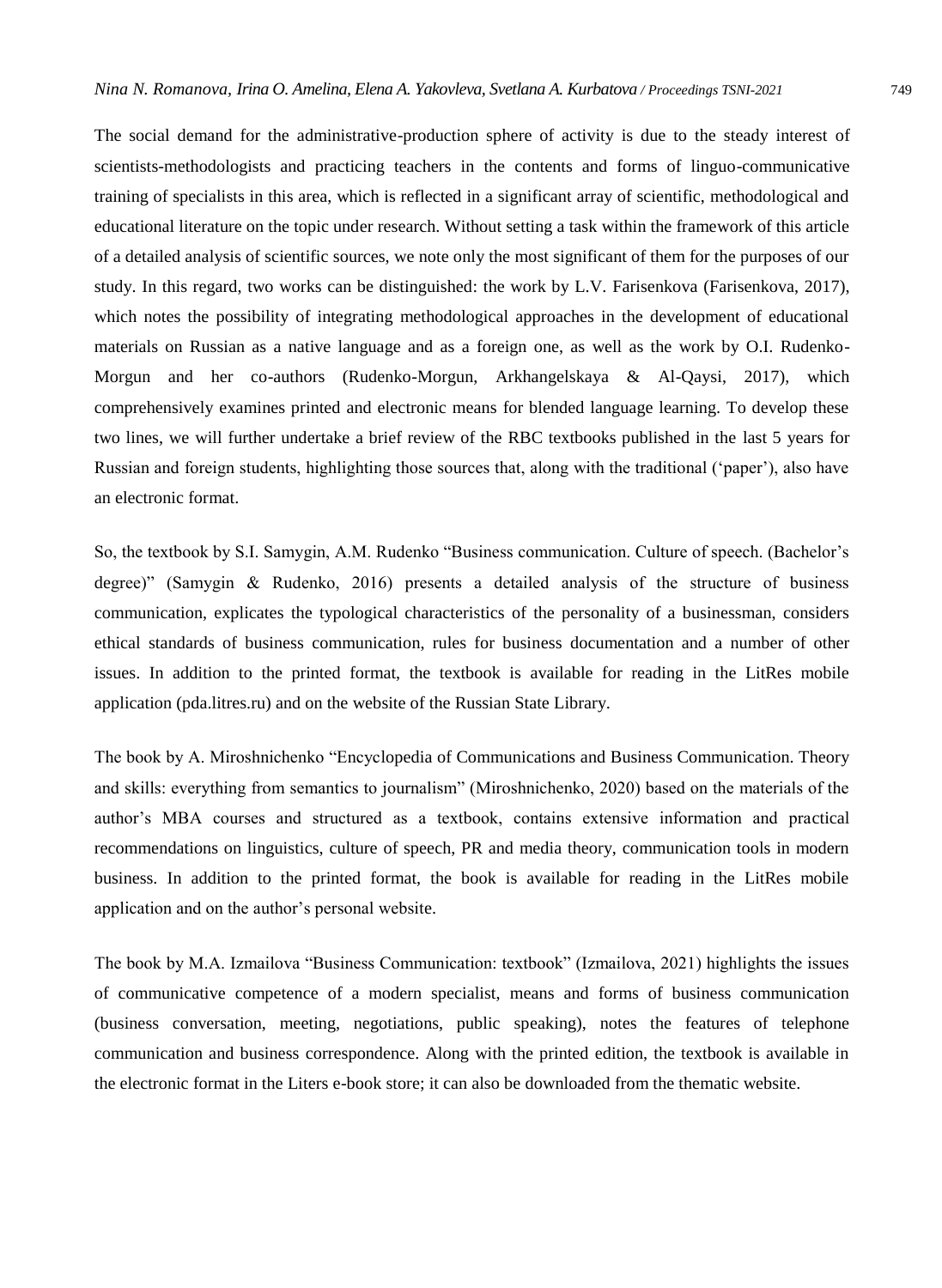The textbook by L.A. Piotrovskaya, I.N. Levina, V.A. Efremova "Business rhetoric. Culture of speech and business communication" (Piotrovskaya, Levina & Efremov, 2020) realizes the authors' correlation of modern rhetoric with the ability to speak in public, as well as with mastery of the basics of business communication. It contains theoretical material and tasks for classroom and independent work, based on modern journalistic and official business texts. In addition to the printed format, it is available for reading in the LitRes mobile application.

The textbook by S. Yu. Kabashov "Fundamentals of business (official) writing in the field of management" (Kabashov, 2019) is devoted to theoretical and practical issues of business writing, drafting and editing official documents; contains examples of linguistic expertise of business texts, work with documents in the system of traditional and electronic document management. The textbook is also available in electronic format.

The two-volume textbook by E.N. Zaretskaya "Business Communication" (Zaretskaya, 2021) was created on the basis of the author's course using classical approaches and the latest achievements in the field of communication. The presentation of the principles of business communication is based on an interdisciplinary platform of such areas of knowledge as rhetoric, logics, psychology, sociology, ethics, cybernetics, management, information theory, semiotics, poetics, neurophysiology. The textbook realizes the author's understanding of business communication as a professional speech activity and considers in a complex the issues of its organization, communication models, business ethics. The textbook is available for download on the website.

In the field of teaching the RBC to foreign students, there are still only a few such textbooks with electronic support.

The textbook by T.E. Akishina "Russian for a business trip. A1, A2" (Akishina, 2017) aims to train foreigners in oral and written Russian-language business communication during a business visit to Russia. The contents has the the form of communicative situations, presented in dialogues, exercises, texts for the development of speech skills. Typical speech patterns, samples of business documents, training exercises, tips for intercultural communication are given. The textbook is supplemented with CD records of authentic dialogues.

E.V. Kosareva's "Strategy for Success: Russian for Business Communication" (Kosareva, 2017) is a textbook for foreign students with levels B2-C1 and is aimed at developing their oral and written business language skills. The textbook realizes the principle of interactive modeling of actual situations of business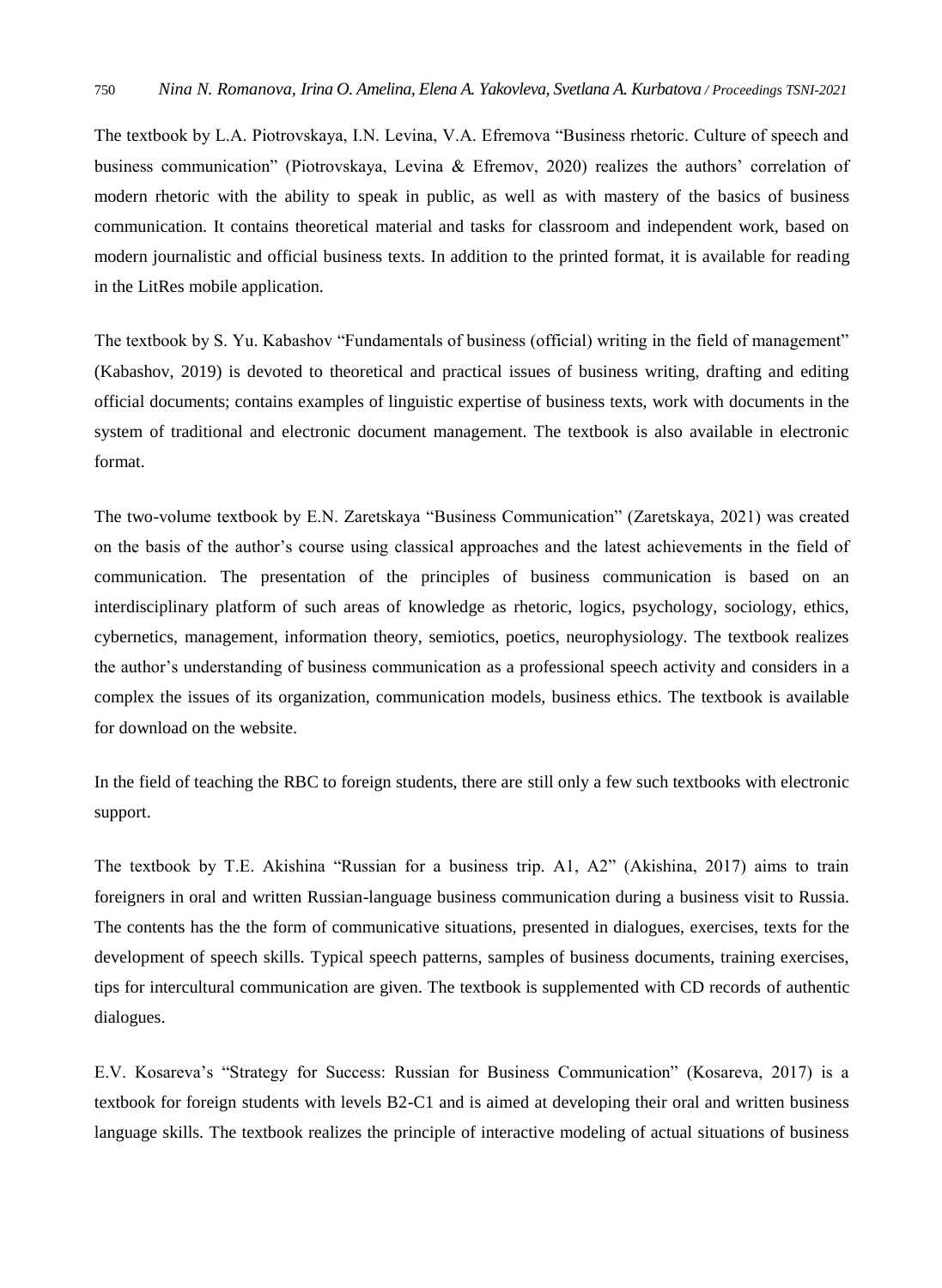communication and consists of three lesson modules ("Job search", "You are a company employee", "Working life"). The proposed set of tasks and authentic texts, including video texts, reflects modern business reality and allows foreign students to 'experience' the situations of business communication.

The textbook by T.P. Skorikova "Meetings, Negotiations, Correspondence: Business Course in the Russian Language" (Skorikova, 2020) is intended for foreigners who know RFL at levels A1-A2, and can be used in both classroom and extracurricular forms of group and individual work. The textbook contains materials for teaching speaking and writing in situations of business negotiations and meetings. The book includes speech models, sample business documents, practice exercises, and authentic dialogues recorded on CD-ROM as a textbook supplement.

As we can see, the cited sources are supplemented with audiovisual applications, but do not have fullformat electronic versions. Other modern textbooks on the RBC for foreigners also contain interesting didactic material, but for the stated reason, the article does not dwell on them.

A review of scientific, theoretical and practical sources on the research topic allowed us to come to the following conclusion: with a significant amount of work on various aspects of the RBC teaching, the tasks of integrating these aspects and designing a flexible educational model have not been the subject of linguodidactic research yet, which motivated the authors to comprehensively solve them.

#### **Methodology**

To solve these tasks, the following approaches and methods were used:

 *system-functional approach*: the subject contents of the RBC course and the ways of its presentation in diverse teaching aids were considered by the authors in the dialectical relationship of invariant and variable components as a condition for designing a flexible educational model for various contingents of students;

 *integrative approach*: when solving a complex of pedagogical tasks, subject-professional, linguocommunicative, sociocultural training and personal development of students in the process of their studying the RBC, the authors used the didactic potential of this discipline for the interrelated formation of the students' corresponding competencies of the language personality of a specialist;

 *axiological method*: the study of regulatory and didactic support for professional and communicative training of economists, experience in using traditional and distance educational technologies and means,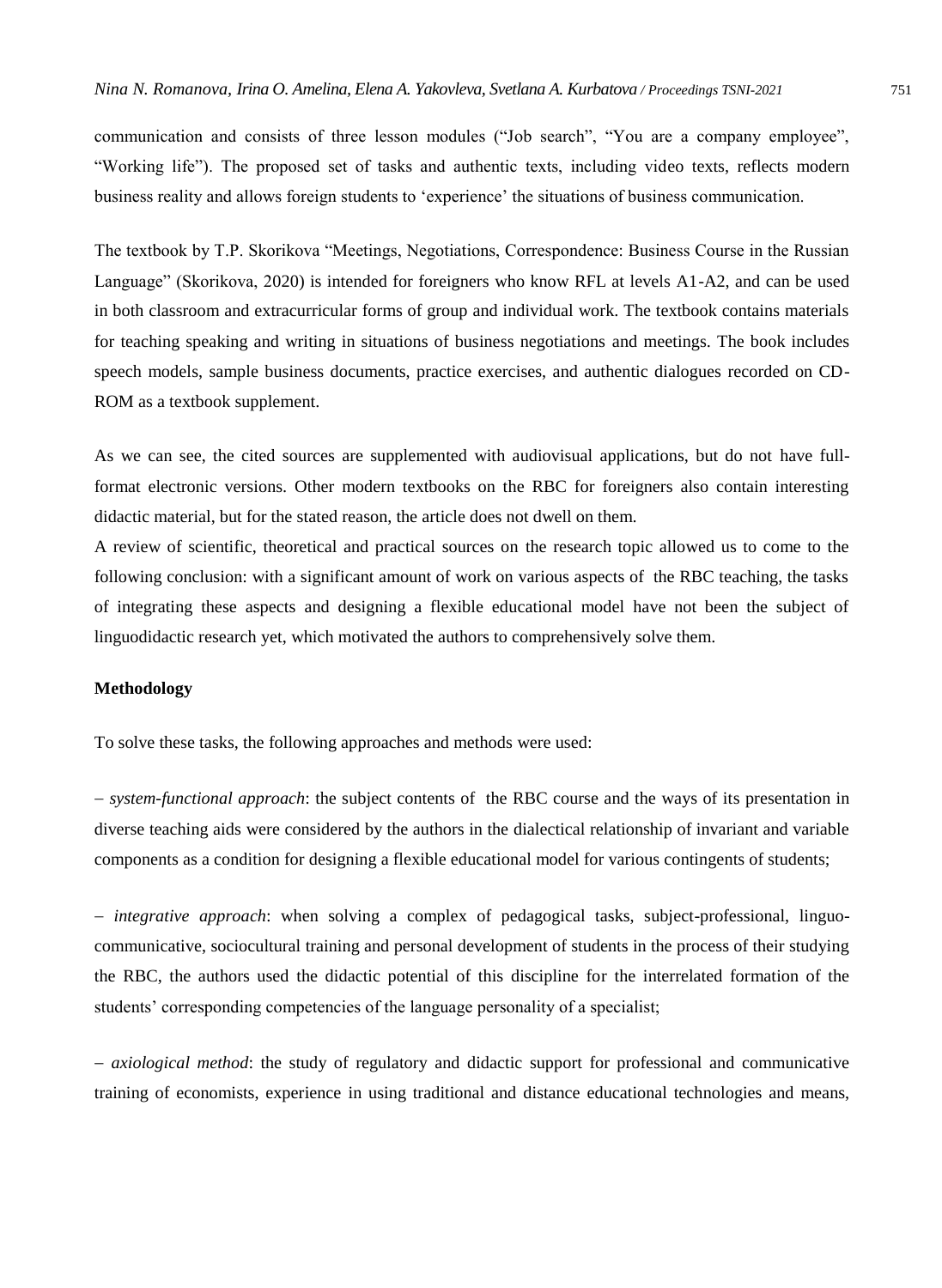made it possible to assess their validity and optimize linguoeducational tactics in relation to various pedagogical conditions;

 *formal modeling method*: all of the above approaches and methods served as a combined scientific and methodological basis for designing a linguodidactic model of teaching the RBC to Russian and foreign students based on printed and electronic textbooks in full-time and distance formats.

# **Results**

The basis of the subject contents of the RBC textbooks for Russian and foreign students (see Fig. 1) is an invariant set of thematic modules of the corresponding academic discipline, which provides for the assimilation of the constructive-linguistic features of the official business style of speech, training in written and oral business communication. The noted contents invariant receives variable implementation in multi-format aspect textbooks for Russian and foreign students, and it is due to a combination of objective factors.



Figure 1. Authors' printed textbooks on the Russian language for business communication for Russian (on the left) and foreign students (on the right).

First of all, it should be noted that there is a difference in the theoretical and methodological foundations of educational materials addressed to Russian or foreign students. For Russian students, the materials of curricula and teaching aids are based on the directions of the federal state educational standards for higher education (FSES HE) in specific areas of training specialists in the field of economics and management. Educational programs and textbooks for foreign students are additionally based on the requirements of the state standard for RFL (level B2) in aspects of general and special (in our case, business) communication. Depending on the education's addressees (whether they are native or non-native speakers of the Russian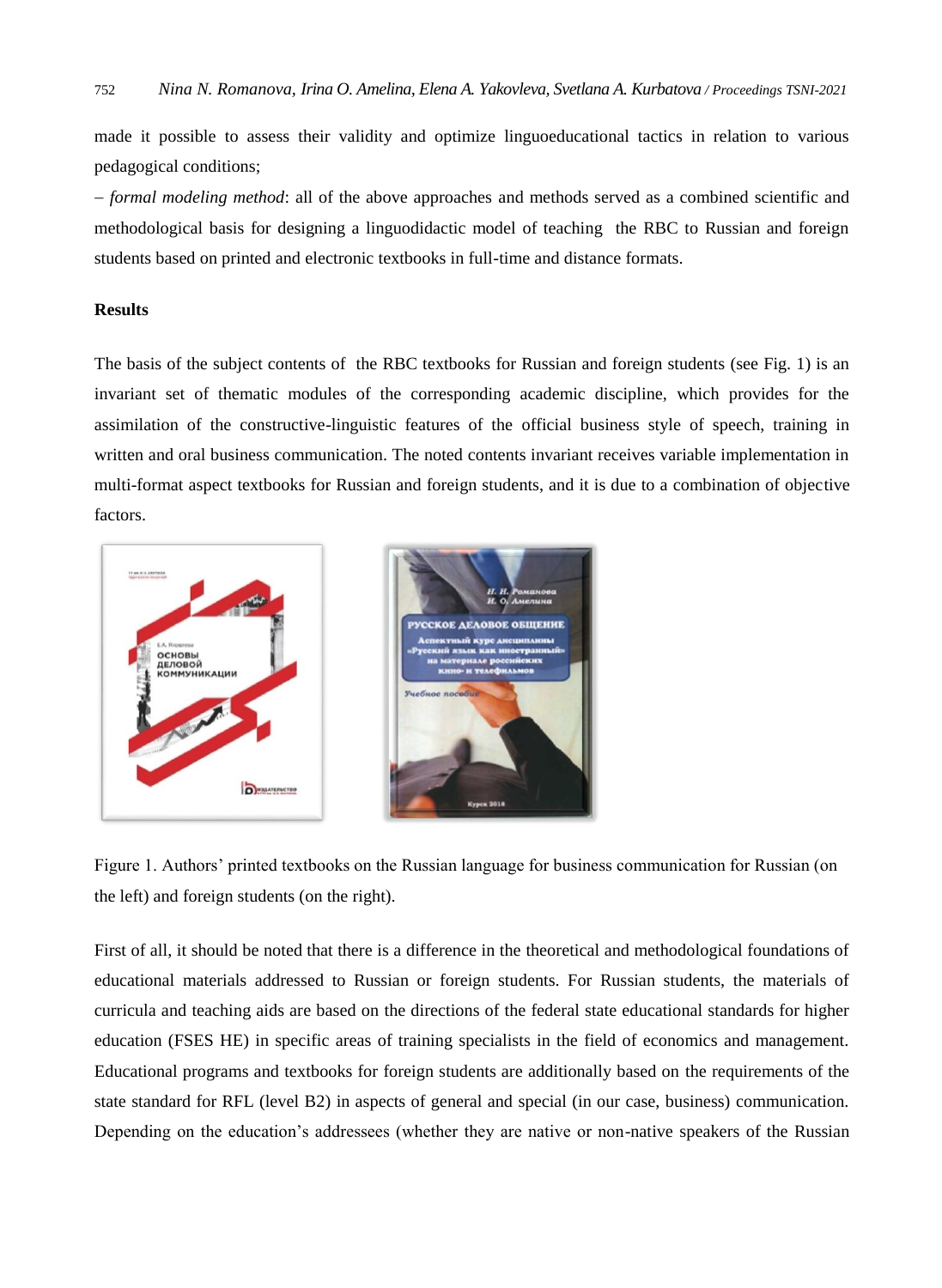language), the actual language material in the presentation of the discipline's theoretical information and the tasks also differs. And of course, there are different ways of presenting the material and performing the tasks in printed and electronic textbooks intended for full-time (face-to-face) or distance learning.

The contents invariant and didactic variability of textbooks on the RBC for different groups of students and different learning conditions are further presented on the example of authors' textbooks created by the teachers of Bauman Moscow State Technical University (BMSTU) and South-West State University (SWSU).

# **Textbook "Fundamentals of business communication: methodological guidelines for students' independent work in the discipline «The Russian language and Culture of speech»"**

The textbook by E.A. Yakovleva "Fundamentals of business communication: methodological guidelines for students' independent work in the discipline «The Russian language and Culture of speech»" (Yakovleva, 2016) is an addition to the corresponding thematic module of the named university discipline, read to students of all directions of training in non-linguistic Russian universities.

The textbook under consideration is intended for Russian students of the 1st-4th years to assist them with their independent study of the course material. The selection of this material took into account the typical language difficulties that students of non-Humanities specialties usually face: ignorance of the contentcompositional and etiquette and speech rules for drafting various kinds of documents; inability to accurately and clearly express thoughts in a written or oral business text or utterance.

The textbook aims to consistently familiarize students with the basics of the official business style of speech, develop their skills in the language production of written and oral verbal communication in the business sphere, consolidate these skills and prepare for the final test on the material of this module. The structure of the textbook, which includes four sections, is adds to the solution of these educational tasks.

The first section acquaints students with the norms of the modern Russian literary language, with the basic concepts of lexical stylistics. It also provides a classification and a brief description of the functional styles of speech. The second section characterizes the features of the official business style, examines its linguistic and structural standards, analyzes the typical language errors found in business texts. The third section discusses the requirements for the preparation of personal documents and provides samples of various genres of personal documents: statements, receipts, letters of attorney and explanatory notes. In the fourth section, a list of theoretical questions for the course is offered and the samples of practical tasks are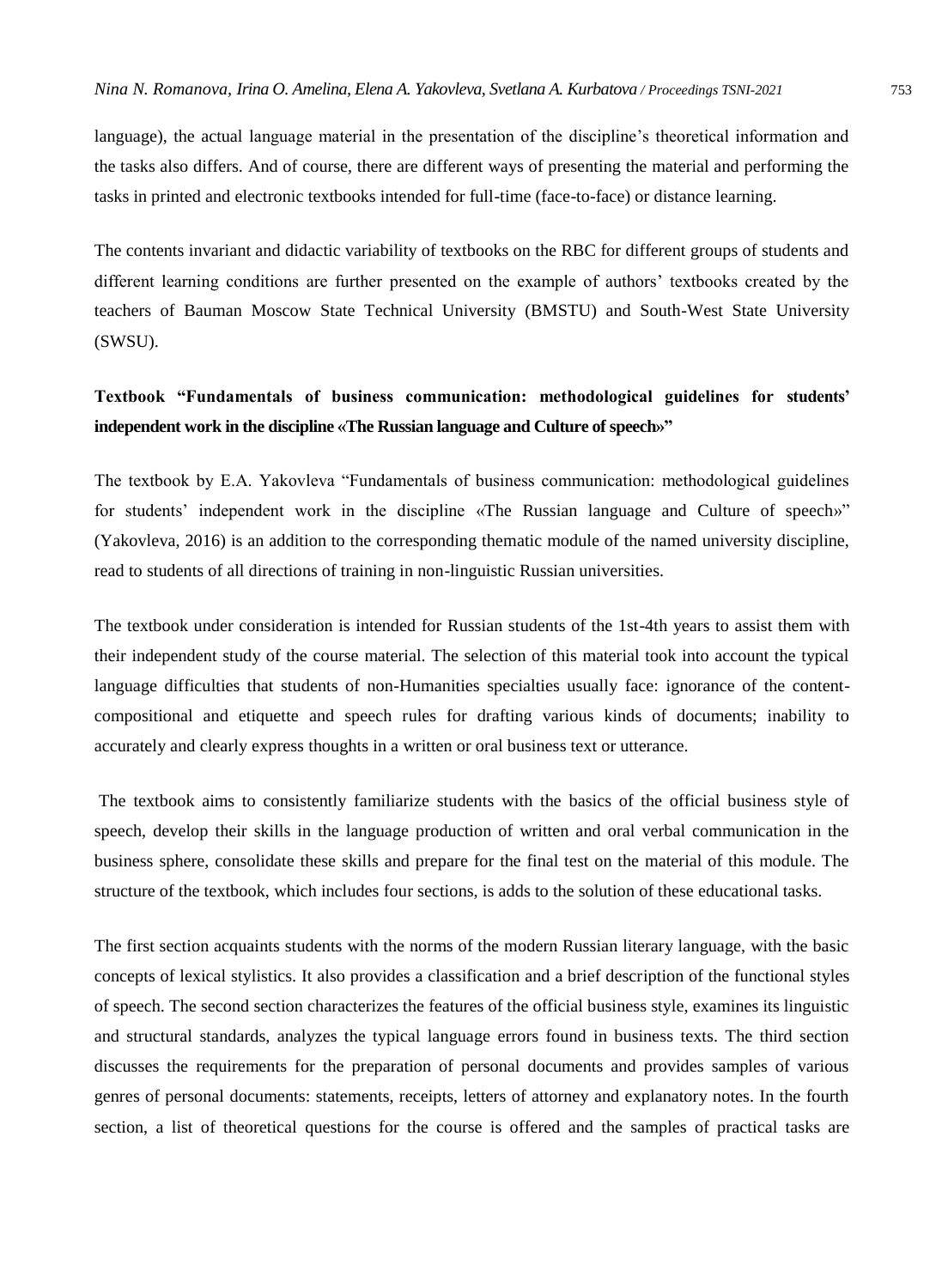provided, they need to be carefully examined for the subsequent completion of the test. The textbook ends with the reference material on the most difficult topics included in the test (control work).

The author recommends to start with mastering general concepts in the first two sections of the textbook, which provide general theoretical information on the basic discipline "The Russian language and Culture of speech". Particular attention is paid to typical lexical and grammatical errors found in the language of business documents.

To check the degree of learning the material, it is proposed to briefly answer the control questions and complete the tasks from the section "Samples of practical tasks". Familiarization with the norms of literary speech intends students to consult various dictionaries and reference books (a list of recommended literature and reference material is given at the end of the textbook). The material of the third section ("Requirements for drafting personal documents of various genres") will help students to avoid typical mistakes when drafting personal documents.

The contents and educational material of the textbook in question is available not only on paper, but also in the electronic form, created back in 2010 and posted on BMSTU library's website. The electronic format of the textbook is aimed to support the full-time course or to replace it in the context of distance learning. Theoretical and practical material on the official business style of speech and the basics of document drafting is presented in the electronic form and involves the use of computer training and knowledge control tools. It provides students with an active and creative acquisition of a set of competencies in the field of culture of verbal communication, in particular communication in the business sphere.

In contrast to the linear presentation of the contents in the printed version, the material on the electronic storage medium has a more fractional and branched structure: it includes 14 functional and compositional sections, consisting of thematic modules. Each module has a theoretical core, graphical visualization of the material being studied in a tabular or schematic form, control questions with answers and exercises for selftraining. At the same time, it is connected with other modules by a system of hypertext links, giving students the opportunity to selectively proceed to the required information. This provides convenient and efficient navigation through the text, connects tasks and questions with answers, which contributes to the systemic perception of the educational material.

In December 2020, the questions and the tasks of Section 4 were additionally posted on the electronic Internet resource Google Sites (see Fig. 2), which should facilitate and speed up the feedback between students and teachers while working on the course's practical activities and assessing this work.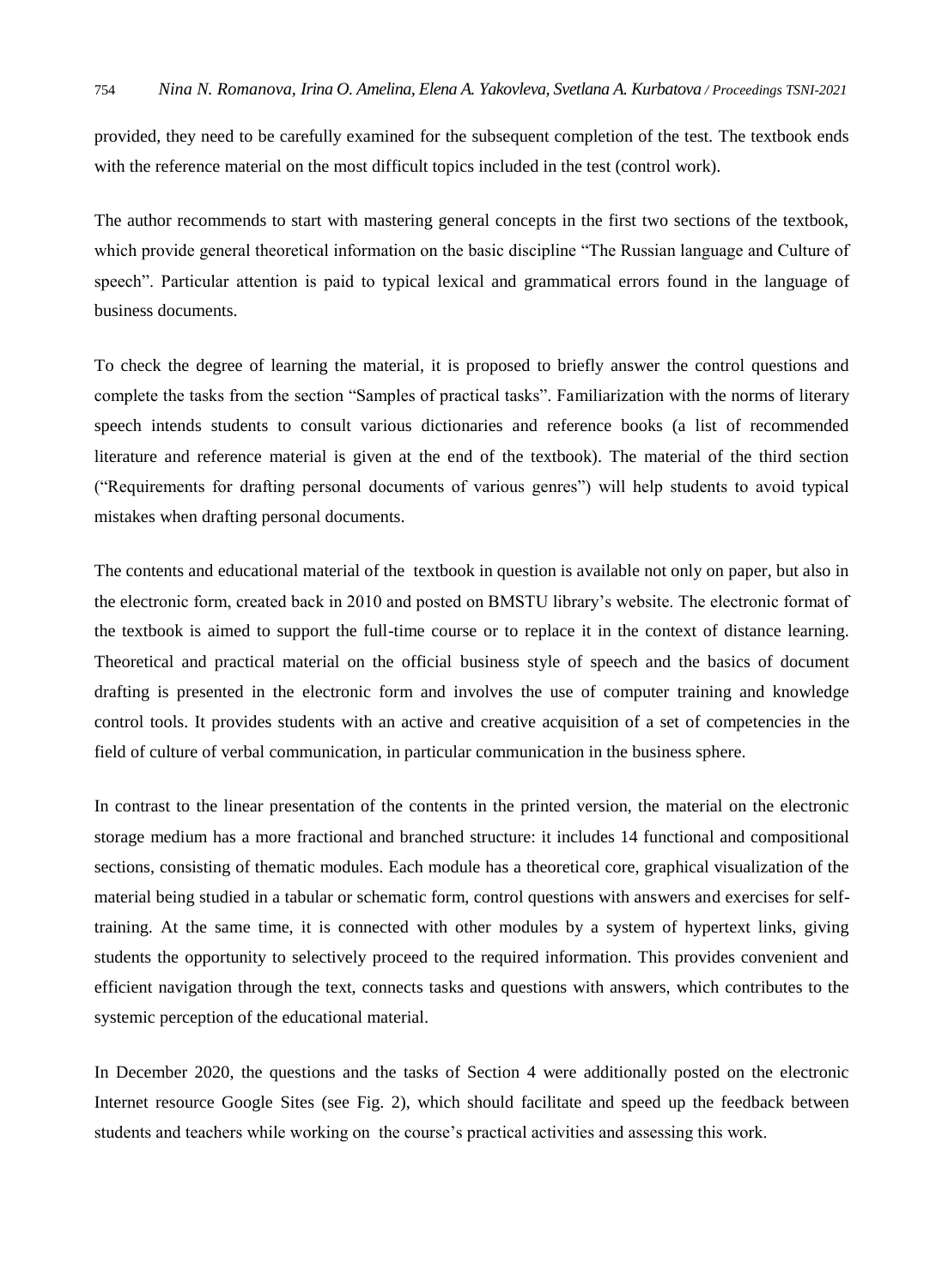| <b>Basics of business communic</b> |                                                                                                                                                    | Q<br>Главная страница V |
|------------------------------------|----------------------------------------------------------------------------------------------------------------------------------------------------|-------------------------|
|                                    | Раздел 4.<br>Задания для подготовки к контрольной<br>работе                                                                                        |                         |
|                                    | Вопросы по теории<br>9. Каковы языковые особенности официально-делового стиля речи? *<br>Moй ответ                                                 | $\overline{a}$          |
|                                    | 10. Что характерно для лексики и фразеологии официально-делового<br>стиля? *<br>Мой ответ                                                          |                         |
| $\odot$                            | 11. Какие лексические ошибки могут возникнуть при составлении деловых<br>документов? *<br>Мой ответ                                                |                         |
|                                    | 26. Перечислите реквизиты доверенности и требования к оформлению<br>доверенности, составленной частным лицом. *<br>Мой ответ                       |                         |
|                                    | 27. Какие реквизиты необходимы для составления расписки? *<br>Мой ответ                                                                            |                         |
| $\odot$                            | 28. Назовите основные реквизиты объяснительной записки. В какой<br>последовательности они должны располагаться? *<br>Мой ответ<br><b>Отправить</b> |                         |

Figure 2. A fragment of the electronic textbook with questions on the course's theory for self-control and preparation for midterm certification.

In general, we note that the electronic edition creates more comfortable conditions for students' independent work and the electronic medium makes it as easy as possible to understand and memorize the educational material.

**Textbook "Russian business communication. Aspect course of the discipline «Russian as a foreign language on the material of Russian movies and television films»"**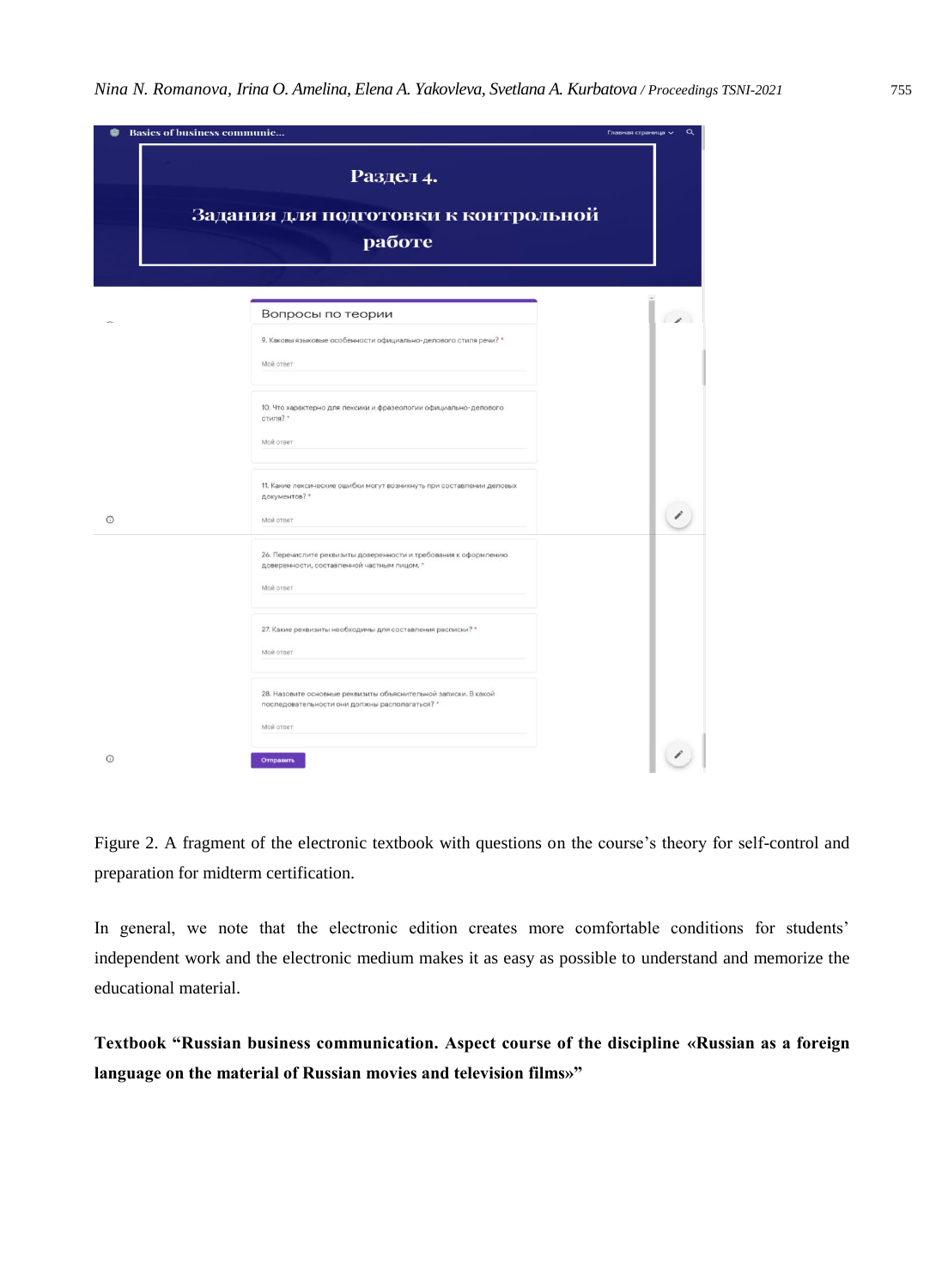Textbook "Russian business communication. Aspect course of the discipline «Russian as a foreign language on the material of Russian movies and television films»" (Romanova & Amelina, 2018) is intended for bachelors of economic specialties (level B1), but can also be used to teach students of other directions and levels of training.

The textbook meets the practice-oriented aims of modern FSES HE and has the following distinctive properties:

- priority focus on the development of speech skills and abilities of students both in oral and written forms of Russian-language business communication;

- comprehensive development of professional and communication strategies for future specialists on the basis of thematically relevant materials of various formats and genres;

- reliance on authentic material of audio and video sources and texts of business documents.

The textbook is based on the material from Soviet and Russian movies and television series: "Everything for you", "Queen of the game", "There would have been no happiness", "Not born beautiful", "Office romance", "Office romance. Our time", "Next 2" and others. The contents of the textbook and the course realized by it consists of 8 situational-communicative topics: (1) Business communication. Features of Russian-language business interaction; (2) Speech etiquette of business communication; (3) Portrait of a businessman; (4) Business conversation. Interview. CV; (5) Business telephone conversation; (6) Business negotiations. Business letter (official); (7) Business negotiations. Receipt; (8) Business negotiations. Business letter (semi-official). For each topic, from 2 to 5 video fragments were selected from the specified movies and television series, which demonstrate the image of a Russian businessman and the verbal tools he uses to solve typical social, production and administrative tasks.

The textbook contains 2 appendices: "Audiovisual means" (it provides a general list of audiovisual sources and a list of video fragments from these sources for each course's topic) and "Video scripts" (which are also presented by topic and help to better consolidate the language and speech material, remove possible difficulties when working with a learning resource).

The study of topics involves working with the tasks and audio- video materials in three consecutive stages.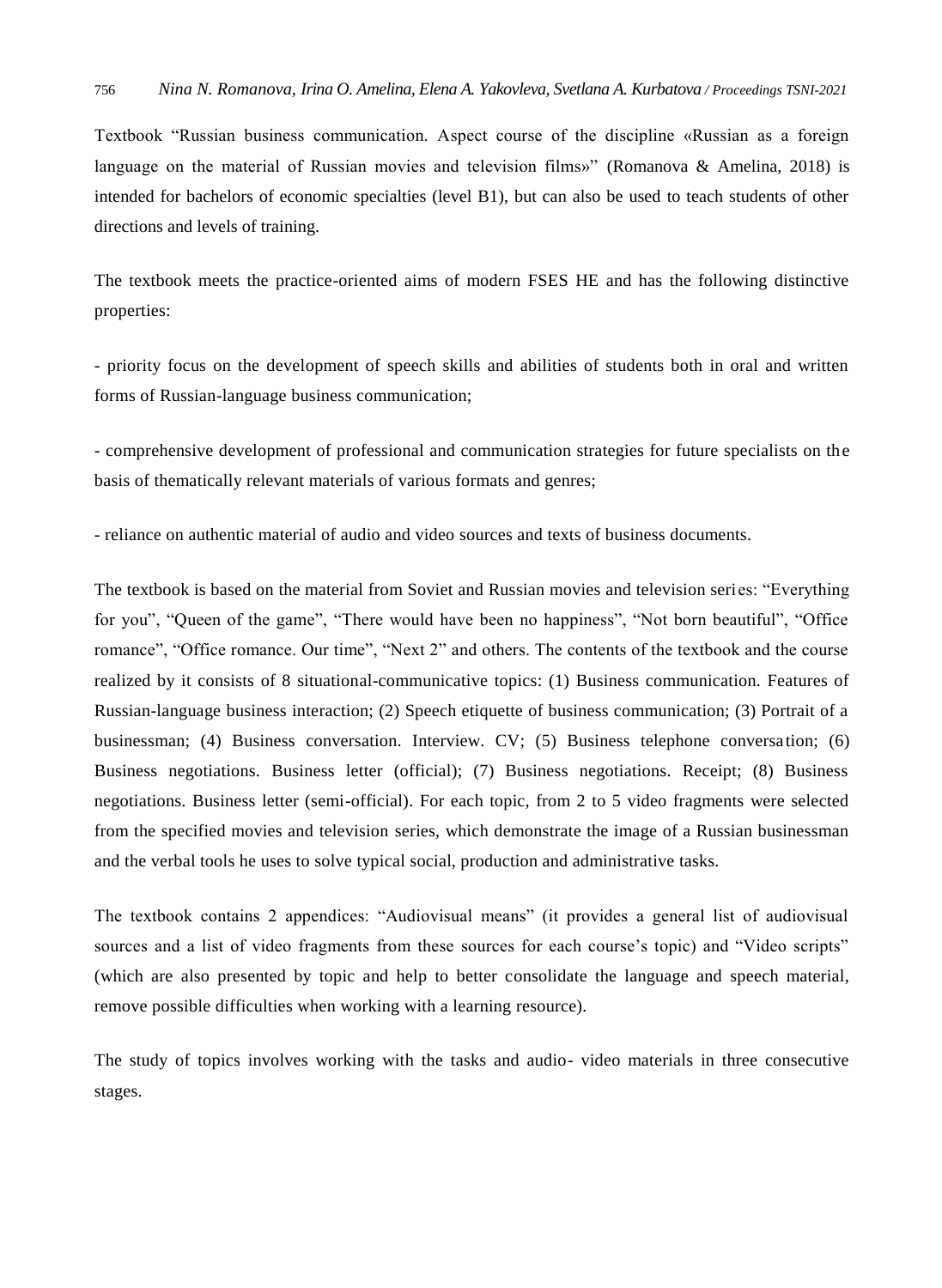*Tasks before viewing* are focused on familiarization with current vocabulary and its consolidation, assimilation of theoretical material about business communication.

*The types of tasks at this stage are:* 

- matching of a word / phrase with its definition;
- grouping of lexemes depending on the instructions;
- filling in gaps in the text with new lexemes;
- filling in tables.

*Tasks while viewing* are associated with extracting information from a fragment, thematic vocabulary actualization.

*The types of tasks at this stage are:* 

- deciding whether the statement is true or false;
- answering questions;
- filling in text gaps;
- restoring the correct sequence of statements;
- deciding which character the statement belongs to;
- describing the scenes from the video;
- finding and correcting factual errors in the text of the fragment.

*Tasks after viewing* are aimed at mastering grammatical structures, linguoculturological information, consolidating theoretical material, producing one's own oral and written utterances.

*The types of tasks at this stage are:*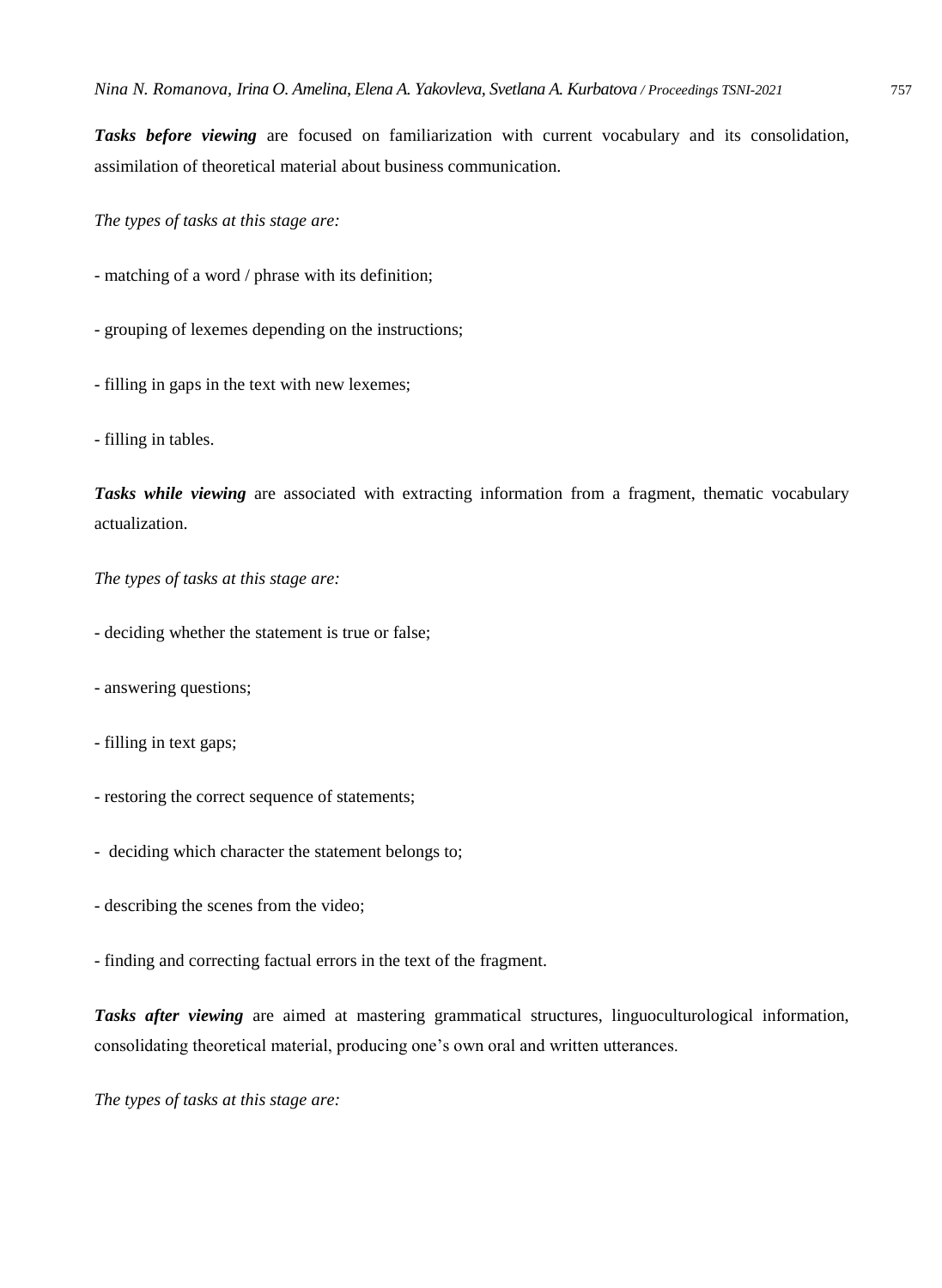- transforming the sentences according to the model;

- answering questions on theory;

- replacing constructions with phraseological units;

- expressing opinion on the proposed issues;

- making up dialogues, monologues on the proposed situations;

- a case study task;

- drafting documents (statements, explanatory notes, receipts, business letters, CV, etc.).

In order to provide blended / e-learning of the Russian language in its professional aspect, the textbook in question has been integrated into the digital environment. The most convenient electronic option, which made it possible to preserve as much as possible the authors' concept of the original textbook and its tasks, to quickly post the educational materials in the Internet environment, was the free hosting resource of the Google system - Google Sites. On this resource, the site "Russian business communication" was created (https://sites.google.com/site/russianbusinesscommunication/), there each topic has its own page (see Fig. 3).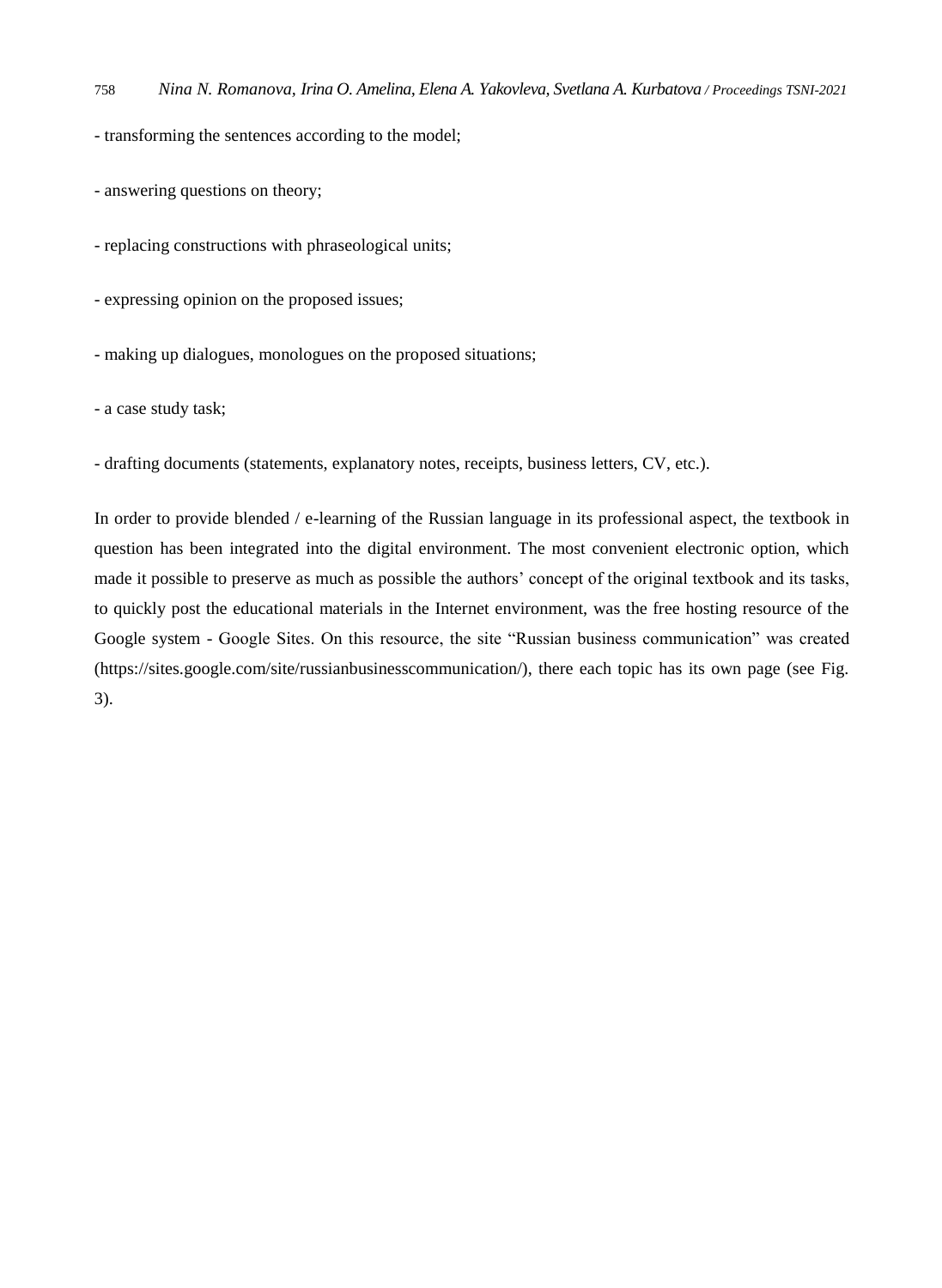|                                                                                                                                                                                                                                                                                                          | Русское деловое общение                                                                                                                                                                                                                                                                                                                                                                   |                                                                                                    |                  |
|----------------------------------------------------------------------------------------------------------------------------------------------------------------------------------------------------------------------------------------------------------------------------------------------------------|-------------------------------------------------------------------------------------------------------------------------------------------------------------------------------------------------------------------------------------------------------------------------------------------------------------------------------------------------------------------------------------------|----------------------------------------------------------------------------------------------------|------------------|
| Главная страница<br>Знакомство<br>▼ Темы<br>Тема 1. Деловая<br>коммуникация.<br>Особенности<br>общения<br>Тема 2. Речевой<br>этикет<br>Тема 3. Портрет<br>делового<br>человека<br>Тема 4. Деловая<br>беседа.<br>Собеседование.<br>Резюме<br>Тема 5. Деловой<br>телефонный<br>разговор<br>Тема 6. Деловые | Tembl<br>Лексика<br>внеочередной<br>$\circ$ .<br>выгодные условия<br>$\circ$ .<br>выходное пособие<br>$0$ $\cdot$<br>должность<br>$0$ $\cdot$<br>загранпаспорт<br>$0$ $\cdot$<br>$0$ .<br>заключить контракт<br>$0$ .<br>коммерческий директор<br>0 <sup>1</sup><br>отвлекать<br>$0$ .<br>отпуск<br>отчетность<br>$0$ .<br>оформить паспорт<br>$0$ $\cdot$<br>план закупок<br>$0$ $\cdot$ | Тема 1. Деловая коммуникация. Особенности общения                                                  |                  |
| переговоры.<br>Деловое письмо<br>(официальный<br>характер)<br>Тема 7. Деловые<br>переговоры.<br>Расписка<br>Тема 8. Деловые<br>переговоры.<br>Деловое письмо<br>(полуофициал<br>характер)<br>Тест ДО -<br>предварительный<br>recr<br>Тест После -                                                        | $0$ $\cdot$<br>покрывать<br>поставщик<br>$0$ $\cdot$<br>провал<br>$0$ .<br>производитель<br>$0$ .<br>путёвка<br>$0$ .<br>служить верой и правдой<br>$0$ .<br>совещание<br>$0$ $\cdot$<br>соединить<br>$0$ $\cdot$<br>сотрудничество<br>$0$ .<br>ходатайство<br>$\circ$ .<br>Тема 1. Лексика                                                                                               | мои ответ                                                                                          | $\blacktriangle$ |
| контрольный тест<br>Карта сайта                                                                                                                                                                                                                                                                          |                                                                                                                                                                                                                                                                                                                                                                                           | Соотнесите слово/ словосочетание с его определением.<br>совещание                                  |                  |
|                                                                                                                                                                                                                                                                                                          |                                                                                                                                                                                                                                                                                                                                                                                           | Выбрать<br>а. тот, кто создаёт материальные блага, участвует в процессе общественного производства |                  |
|                                                                                                                                                                                                                                                                                                          |                                                                                                                                                                                                                                                                                                                                                                                           | б. совместные действия, помощь                                                                     |                  |

Figure 3. Page of the topic "Business Communication. Features of communication" on the Google Sites platform.

For more comfortable work with the tasks, they were presented on the site page using another service of the Google system - Google Forms, and also partially adapted to the capabilities of this tool. Thanks to the ability of Google Forms to support the following elements: 'text' (write a short phrase), paragraph (write several phrases / a paragraph), 'one from the list' (selection of one option), 'drop-down list' (selection of multiple options), 'grid' (filling the table), etc., - the tasks were presented in a test form with open or closed questions (see Fig. 4). This solution allows monitoring student's performance and also provides quick feedback (especially in the tasks with automatic checking).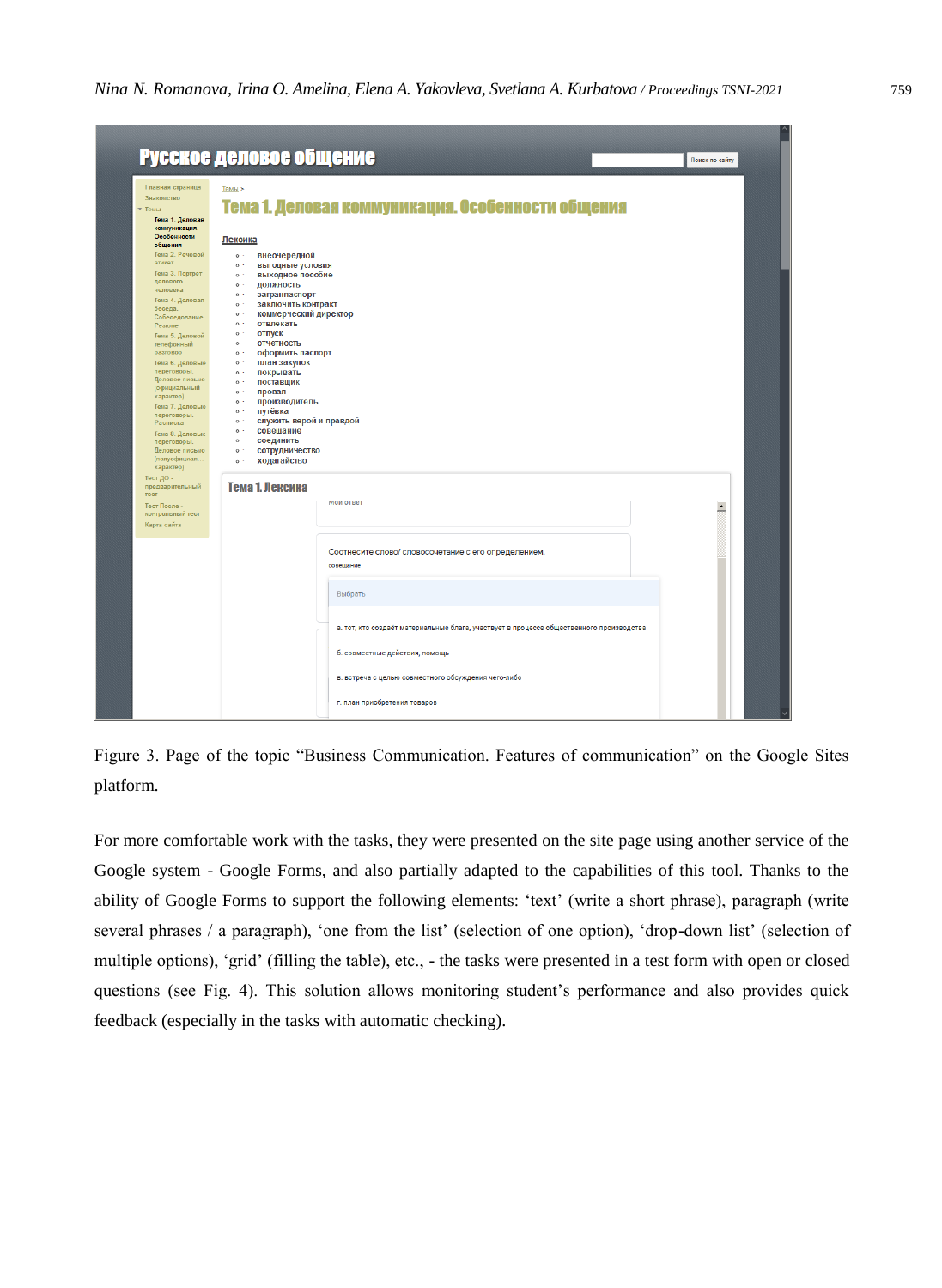|                                                                                                                                                                                                                                                                                          | Русское деловое общение                                                                                                                                                                                                                                                                                                                                   |                                                                                                                                                                                                                                                                                                                                                                                                                                                                                                                                                                                                  | Поиск по сайту  |
|------------------------------------------------------------------------------------------------------------------------------------------------------------------------------------------------------------------------------------------------------------------------------------------|-----------------------------------------------------------------------------------------------------------------------------------------------------------------------------------------------------------------------------------------------------------------------------------------------------------------------------------------------------------|--------------------------------------------------------------------------------------------------------------------------------------------------------------------------------------------------------------------------------------------------------------------------------------------------------------------------------------------------------------------------------------------------------------------------------------------------------------------------------------------------------------------------------------------------------------------------------------------------|-----------------|
| Главная страница<br>Знакометво<br>$T$ Templ<br>Тема 1. Деловая<br>коммуникация.<br>Особенности<br>общения<br>Тема 2. Речевой<br>этикет<br>Тема 3. Портрет<br>делового<br>человека<br>Тема 4. Деловая<br>беседа.<br>Собеседование.<br>Резюме<br>Тема 5. Деловой<br>телефонный<br>разговор | Темы ><br>Тема 2. Речевой этикет<br>Лексика<br>$\circ$ .<br>сбережений частных лиц<br>ознакомиться - получить сведения, приобрести знания о чем-л.<br>$\circ$ .<br>перспектива - планы, виды на будущее<br>$\circ$ .<br>$\circ$ .<br>0 <sup>1</sup><br>совместный - осуществляемый вместе с кем-л., сообща; общий<br>$\circ$ .<br>$\circ$ .<br>в обществе | инвестиционный фонд - учреждение, осуществляющее коллективные инвестиции путём аккумулирования<br>прибыльный - целесообразный с хозяйственной точки зрения, приносящий доход<br>разочаровать - обмануть надежды (или ожидания) кого, чьи, не оправдать надежд, возбудить в ком-нибудь<br>чувство неудовлетворенности вследствие несбывшихся ожиданий, предположений, надежд<br>социальный план - направление в деятельности государственных, хозяйственных общественных организаций,<br>связанное с сознательным научно обоснованным управлением социальными процессами, явлениями и отношениями |                 |
| Тема 6. Деловые<br>переговоры.<br>Деловое письмо<br>(официальный<br>характер)<br>Тема 7. Деловые<br>переговоры.<br>Расписка<br>Тема 8. Деловые<br>переговоры.<br>Деловое письмо<br>(полуофициал<br>характер)                                                                             | Тема 2. Пексика<br>7. Здесь пока ещё большие риски и _________ развития туманна.<br>Мой ответ                                                                                                                                                                                                                                                             |                                                                                                                                                                                                                                                                                                                                                                                                                                                                                                                                                                                                  | $\vert$ $\vert$ |
| Тест ДО<br>предварительный<br>TRCT<br>Тест После -<br>контрольный тест<br>Карта сайта                                                                                                                                                                                                    | Определите ситуации этикетных формул.<br>Уважаемые господа! Андрей Антонович!<br>обращение<br>приветствие<br>благодарность<br>прощание<br>знакомство                                                                                                                                                                                                      |                                                                                                                                                                                                                                                                                                                                                                                                                                                                                                                                                                                                  |                 |
|                                                                                                                                                                                                                                                                                          | Вы очень добры! Примите мою благодарность! От всей души благодарю!                                                                                                                                                                                                                                                                                        |                                                                                                                                                                                                                                                                                                                                                                                                                                                                                                                                                                                                  |                 |

Figure 4. A fragment of the tasks in the topic "Speech etiquette" presented on the site page using Google Forms.

The audio-video material on the site was posted through the video hosting YouTube, videos from which can be easily inserted directly into the page or integrated into a form created using Google Forms (see Fig. 5). If necessary, the media resources can also be attached at the bottom of the page (if their size does not exceed 20 MB).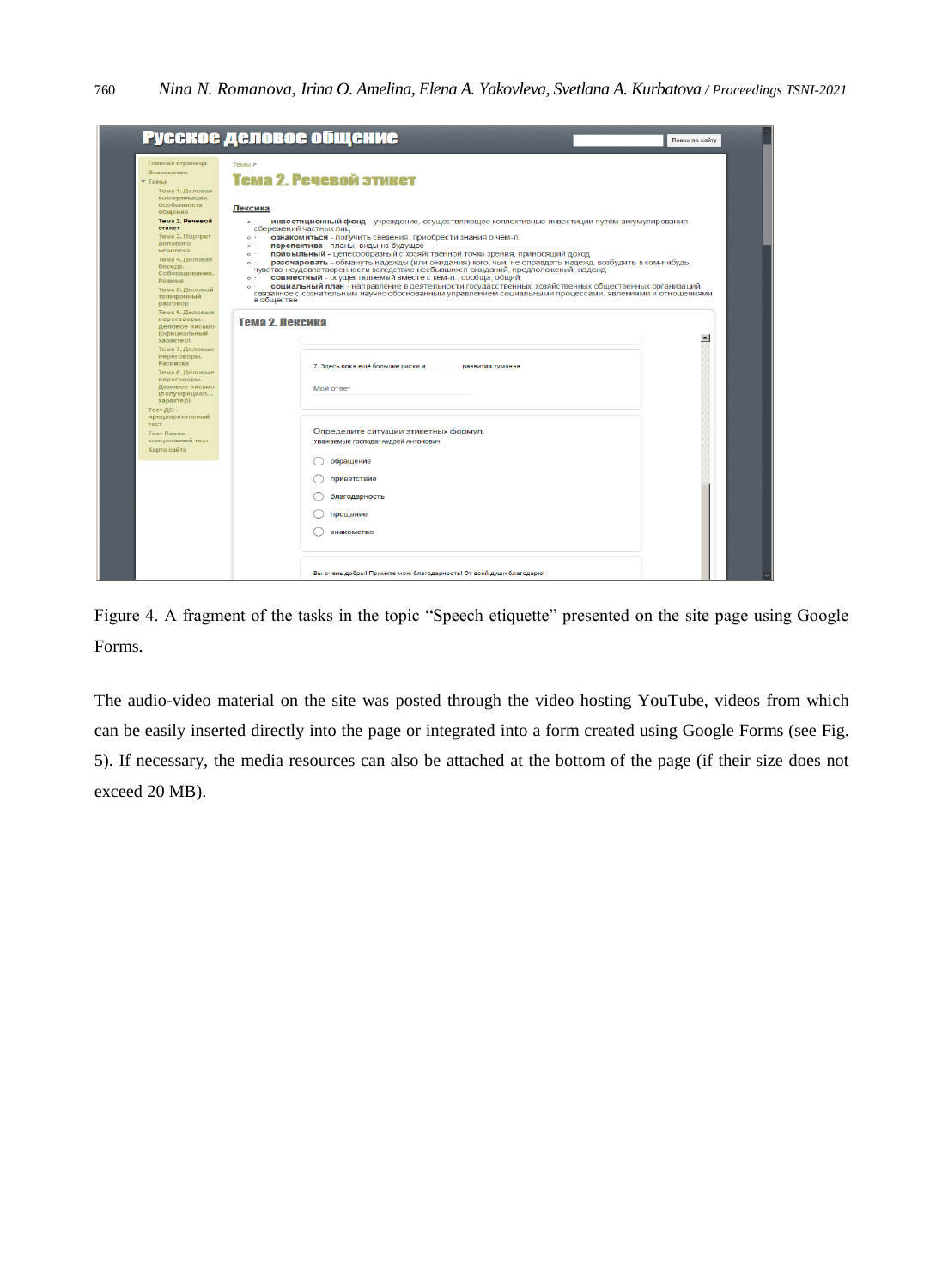



Of course, working with the communicative tasks of the post-viewing stage, which in traditional teaching takes place in the classroom in direct contact with the teacher and other students, in a fully e-learning environment requires the involvement of additional information and communication technologies and resources. For example, a video with the student's answer can be recorded in advance and sent to the teacher by email or via WhatsApp; contact work can be organized on the Zoom platform.

It is worthy of note that in order to create a controlled environment necessary for a teacher, he can restrict access to the site, making it possible to work with the topics only to those people who have a link to the resource. At the same time, registration in the Google system is not mandatory for the students if they are not required to post comments / do the tasks on the website page or if this condition is not specifically set in the Google Forms (see Fig. 6).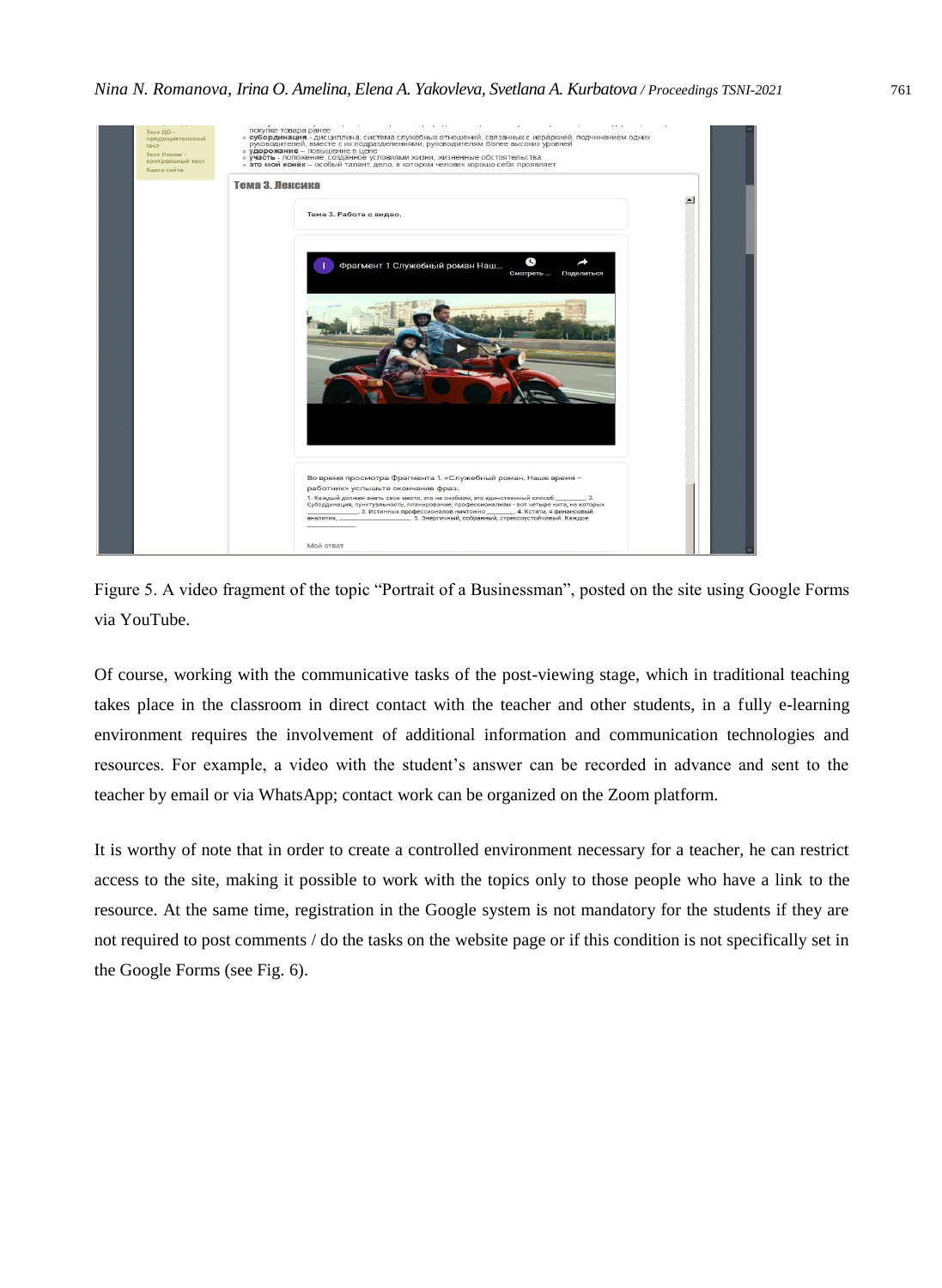| m                                                                                                                   |  |
|---------------------------------------------------------------------------------------------------------------------|--|
| В Добавить файлы                                                                                                    |  |
| Комментарии                                                                                                         |  |
| ira<br>Добавьте комментарий                                                                                         |  |
| Coorseen ameleoth, gains I Rosangamidt I Beam, croevous I Yaanm, noasp aggrups I Na colore<br><b>Donale Califon</b> |  |

Figure 6. Option "Comment" on the site page.

# **Discussions**

The presented printed and electronic textbooks on the RBC for Russian and foreign students cover the subject contents of one special field of activity and use for it the same, inherent in this field, language of the specialty. In this regard, depending on the addressee ('native speaker' / 'not native speaker'), the language means for the presentation of special knowledge and the nature of the didactic material (the ratio of national / sociocultural and other components) naturally vary in the textbooks.

The electronic educational tools, as practice shows, for the most part duplicate the contents of their 'paper' originals, simply transferring them to electronic media; this electronic version differs from the printed edition, in fact, only in the apparatus of hypertext links. Electronic standalone sources are much less represented in the methodological literature, the functionality of which provides for the use of Internet resources and interactive forms of organizing classes.

Meanwhile, it is the 'self-sufficient' and technological electronic textbooks that the authors consider optimal for both full-time and distance learning: in the first case, they are, as a rule, auxiliary and supplement the main printed edition with the materials for independent work; in the second case, they become the main educational tool for obtaining theoretical knowledge, practicing practical skills and monitoring educational achievements, and by switching attention from one type of activity to another, students' systemic assimilation of the aspect of linguo-communicative training significant for them is achieved.

### **Conclusion**

As a result of the analysis of modern theoretical-practical and normative-reference sources on the research topic, the scientific and methodological foundations for the design of a flexible linguodidactic model of teaching the RBC to students of different nationalities at a Russian university were systematized in relation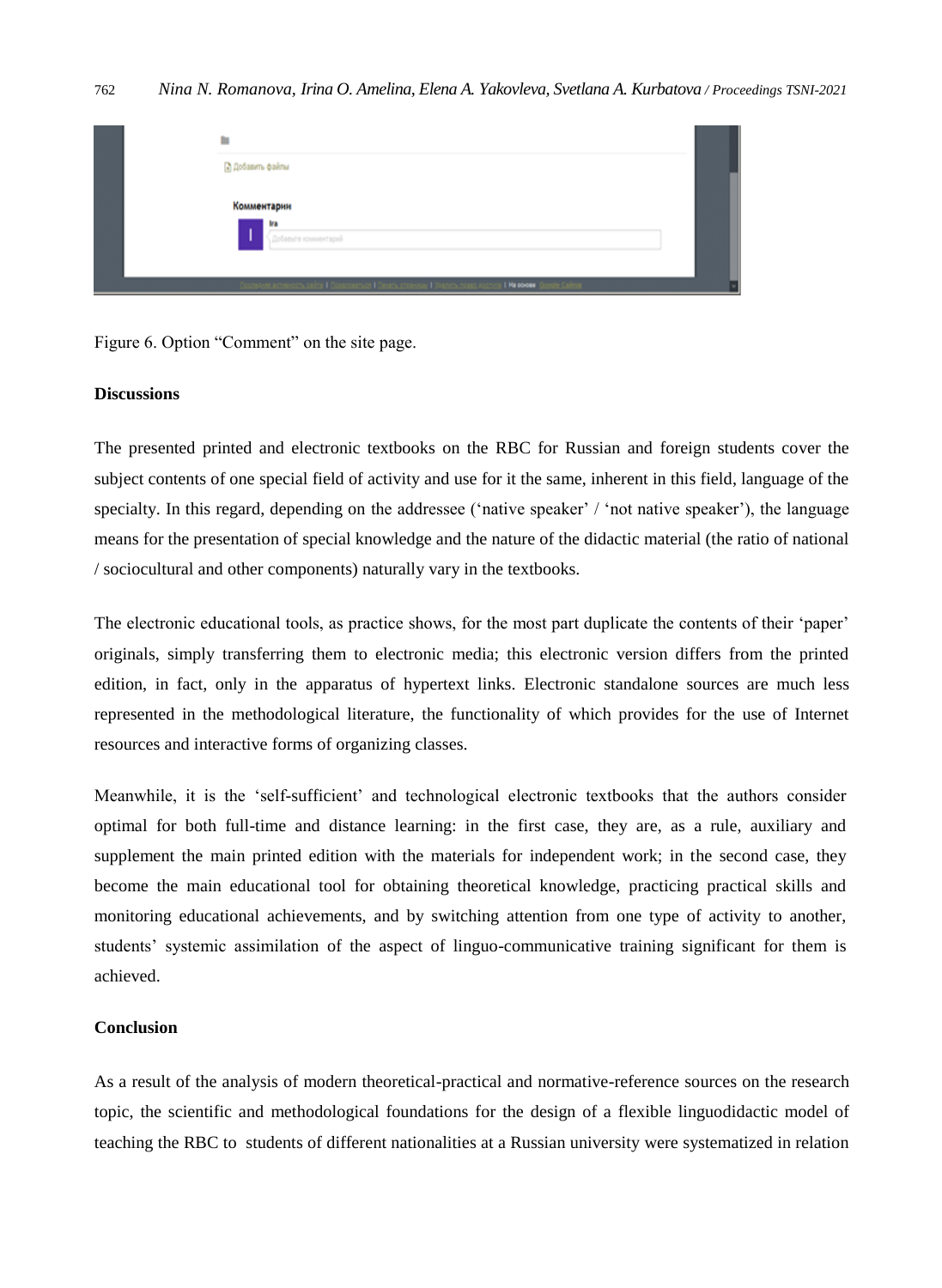to full-time and distance educational formats. The specified model was implemented in printed and electronic textbooks created by the teachers of BMSTU and SWSU on the basis of functional-system and integrative approaches, which provided a dialectical combination of the subject contents invariant with the variability of methodological solutions. The validity of this model is confirmed by the practice of its successful use in the linguoeducational process of these universities.

The presented printed and electronic textbooks contribute to the actualization of the professionalcommunicative competence of students, stimulate their interest in obtaining additional knowledge and skills in a special subject area, as well as (for foreigners) knowledge about the language and culture of another country. Thus, both those and other educational tools act as effective components of the information and educational environment of the university, carriers of subject-professional, linguistic and socio-cultural meanings that form the language personality of the future specialist. At the same time, electronic textbooks are additionally assessed as undoubtedly promising educational tools that can respond to the challenges of 'digital education'.

# **References**

- Akishina, T. E. (2017). *Russkij dlya delovoj poezdki. A1, A2 [Russian for a business trip. A1, A2].* Moskva: Russkij yazyk. Kursy [Moscow: Russian language. Courses].
- Bozhenkova, N. A., Bozhenkova, R. K. & Shulgina, N. P. (2020). Psychological and pedagogical knowledge as a determinant of linguodidactic technologies of teaching Russian as a foreign language: Stage of speech adaptation. *Turismo-estudos e praticas, No 1: Geplat: Caderno Suplementar,* 1-17.
- Butenko, Yu. I. & Semenova, E. L. (2019). Vliyanie lingvisticheskih osobennostej tekstov standartov na informacionnyj poisk [Influence of linguistic features inherent to the texts of standards on information search]. *Filologicheskie nauki. Nauchnye doklady vysshej shkoly* [*Philological Sciences. Scientific reports of the higher school*]*, 6,* 29-35.
- Farisenkova, L. V. (2017). Sintez metodicheskih podhodov pri razrabotke uchebnyh materialov po russkomu yazyku kak rodnomu i kak inostrannomu [Synthesis of methodological approaches for the development of teaching materials in Russian as a native language and as a foreign one] *Uroki russkoj slovesnosti. Sbornik nauchnyh trudov. Pod red. L.A. Konstantinovoj* [*Lessons of Russian literature. Collection of scientific papers. Edited by L. A. Konstantinova*]. Tula-Moskva [Tula-Moscow], 101-107.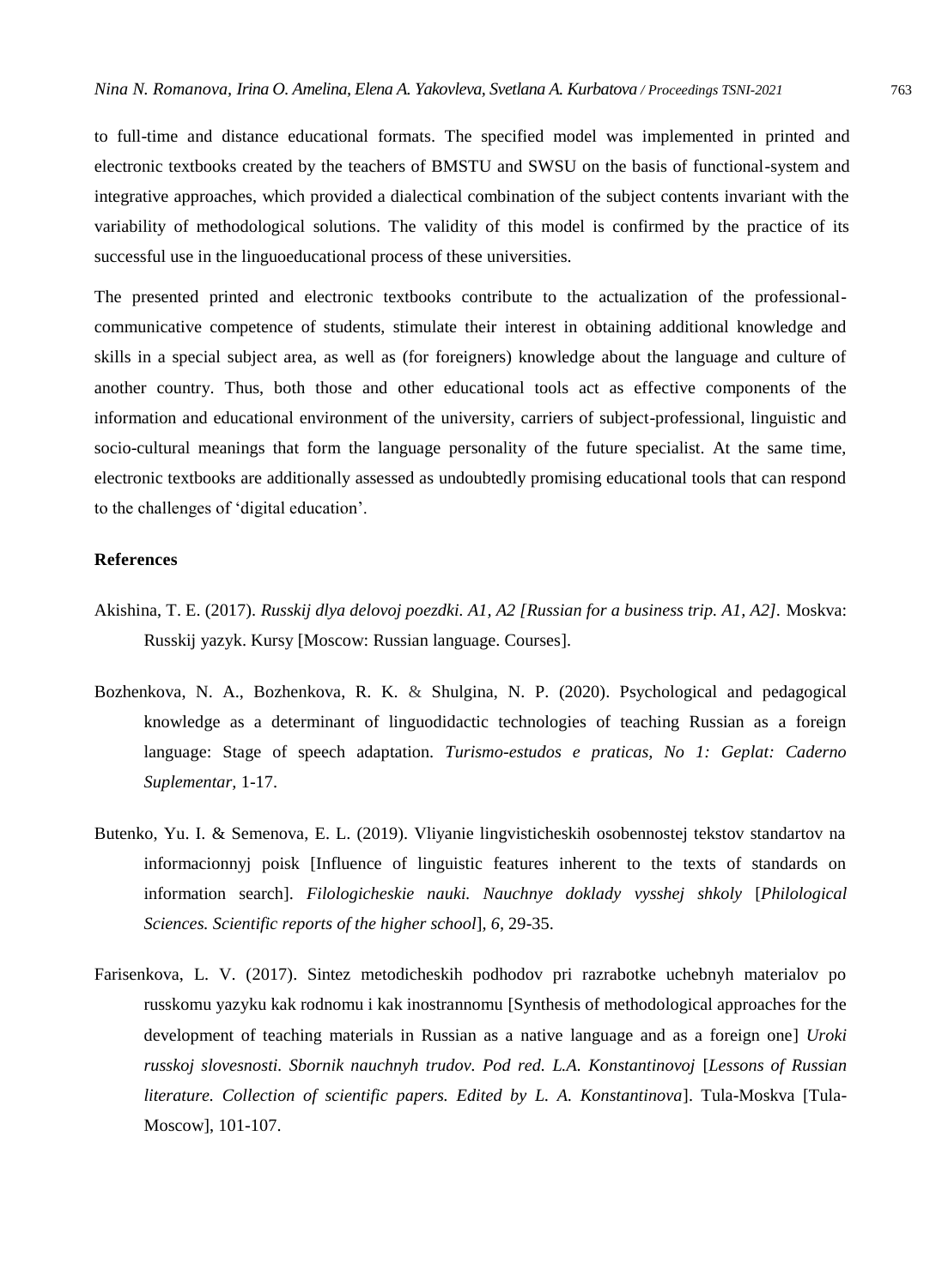- Izmailova, M. A. (2021). *Delovoe obshchenie: uchebnoe posobie [Business communication: textbook].* Moskva: Dashkov i K. [Moscow: Dashkov and K]. (Retrieved from https://obuchalka.org/2014092479859/delovoe-obschenie-uchebnoe-posobie-izmailova-m-a-2011.html)
- Kabashov, S. Yu. (2019). *Osnovy delovoj (sluzhebnoj) pis'mennoj rechi v sfere upravleniya [Fundamentals of business (official) written speech in the field of management].* Moskva: INFRA-M [Moscow: INFRA-M]. Retrieved from<http://znanium.com/bookread2.php?book=908317>
- Kosareva, E. V. (2017). *Strategiya uspekha: russkij yazyk dlya delovogo obshcheniya [Strategy for Success: Russian for Business Communication].* Moskva: Russkij yazyk. Kursy [Moscow: Russian language. Courses].
- Margaryan, T. D. & Kartseva, E. (2019). The impact of the Bologna process on Russian tertiary education. 12th International conference of education, research and innovation (ICERI 2019), 5587-5592.
- Miroshnichenko, A. (2020). *Enciklopediya kommunikacij i delovogo obshcheniya. Teoriya i navyki: vsyo ot semantiki do zhurnalistiki [Encyclopedia of communications and business communication. Theory and skills: everything from semantics to journalism].* Moskva: Izdatel'skie resheniya [Moscow: Publishing Solutions] [\(https://mybook.ru/author/andrej-miroshnichenko/enciklopediya](https://mybook.ru/author/andrej-miroshnichenko/enciklopediya-kommunikacij-idelovogo-obsheniya-teo/)[kommunikacij-idelovogo-obsheniya-teo/\)](https://mybook.ru/author/andrej-miroshnichenko/enciklopediya-kommunikacij-idelovogo-obsheniya-teo/)
- Nurieva, N. (2019). E-learning as part of self-regulated foreign languages acquisition (a case study of Bauman Moscow State Technical University). *ACM International Conference Proceeding Series,*  20-24.
- Piotrovskaya, L. A., Levina, I. N. & Efremov, V. A. (2020). *Delovaya ritorika. Kul'tura rechi i delovoe obshchenie. Uchebnik [Business rhetoric. Culture of speech and business communication. Textbook].* Moskva: Knorus [Moscow: Knorus].
- Romanova, N. N. & Amelina, I. O. (2018). *Russkoe delovoe obshchenie. Aspektnyj kurs discipliny «Russkij yazyk kak inostrannyj» na materiale rossijskih kino- i telefil'mov: uchebnoe posobie [Russian business communication. Aspect course of the discipline «Russian as a foreign language on the material of Russian movies and television films: textbook].* Kursk: YUgo-Zapadnyj gosudarstvennyj universitet [Kursk: Southwest State University].

Rudenko-Morgun, O. I., Arkhangelskaya, A. L. & Al-Qaysi, A. N. (2017). Sredstva samostoyatel'noj